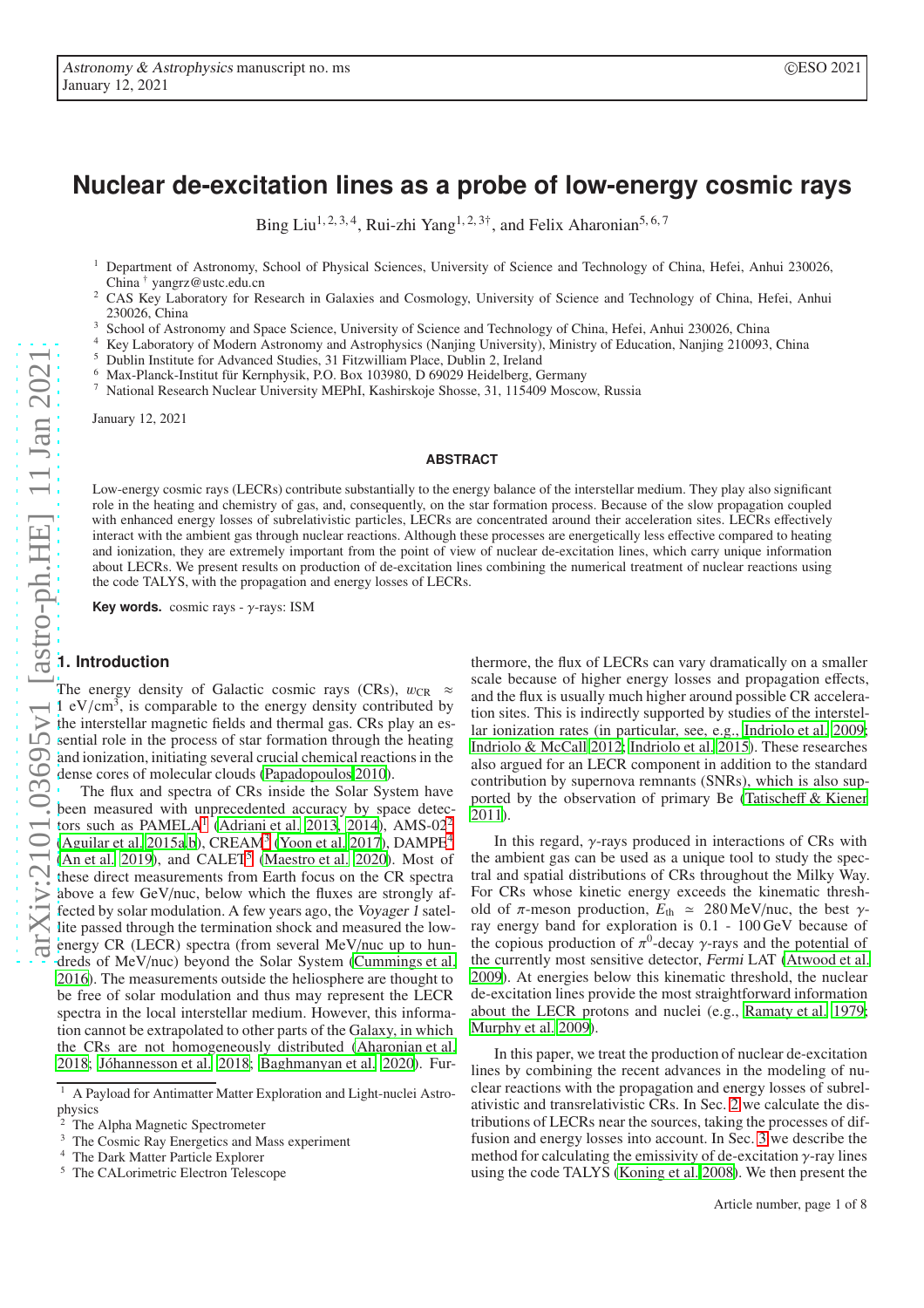results and discuss their implications. Finally, we summarize the main results in Sec. [4.](#page-5-0)

# <span id="page-1-0"></span>**2. Propagation of LECR protons**

The energy losses of CR protons with kinetic energies above ∼1 GeV are dominated by inelastic nuclear reactions (see Fig[.1\)](#page-1-1), and the corresponding cooling weakly depends on energy. As a result, the propagation has very little effect on the initially injected CR spectral shape. At lower energies, the losses are dominated by the ionization and heating of the ambient medium. In this regime, as shown in Fig[.1,](#page-1-1) the cooling time is energy dependent, thus the propagation can significantly distort the initial spectrum. On the other hand, because of the energy-dependent particle diffusion, LECRs propagate more slowly than relativistic CRs. Consequently, the spatial distribution of LECRs should be much more inhomogeneous than that of high-energy CRs. LECRs are expected to be concentrated in the vicinity of their accelerators with energy distributions that strongly depend on the distance to their production sites. The propagation of LECRs in the proximity of their sources should therefore be treated with great care and depth.

As introduced in [Padovani et al. \(2009\)](#page-7-8),  $L = -dE/dN_{\text{H}_2}$ , represents the energy loss-rate per column density  $dN_{\rm H_2}$ , then the ionization cooling time for protons colliding with a medium atomic hydrogen density *n* can be estimated by  $\tau \sim \frac{E}{L n \beta c}$ , where  $\beta = v/c$ . For protons with kinetic energy 10 MeV that collide with  $H_2$ ,  $L \approx 2 \times 10^{-16}$  eV cm<sup>2</sup> (see Fig.7 in [Padovani et al. 2009\)](#page-7-8). The cooling time of 10 MeV protons in a dense environment with  $n \geq 100 \text{ cm}^{-3}$  therefore is about several thousand years, much shorter than the duration of typical CR accelerators such as SNRs. Therefore we adopt the steady-state solution for continuous injection to estimate the spectra of LECRs. To be more specific, we assume a continuous injection of protons from a stationary point source. Then the steady-state energy and radial distribution distribution of the LECR protons is obtained by application of the analytical solution derived by [Atoyan et al. \(1995\)](#page-6-12),

<span id="page-1-2"></span>
$$
F_{p}(r,E) = \frac{1}{8\pi^{3/2}P(E)} \int_{E}^{\infty} \frac{Q(x)}{[\Delta u(E,x)]^{3/2}} \times \exp\left(-\frac{r^{2}}{4\Delta u(E,x)}\right) dx.
$$
\n(1)

Here  $Q(E)$  represents the CR injection rate,  $P(E)$  is the energy loss-rate of CR protons summarized in [Padovani et al. \(2009\)](#page-7-8), *r* represents the radial distance to the source, and  $\Delta u(E, x)$  =  $\int_E^x$  $\frac{\hat{D}(E')}{P(E')}$  *dE'*, where  $D(E)$  is the energy-dependent diffusion coefficient of CRs. In general, this is a quite uncertain parameter that depends on the level of turbulence in the environment. In the Galaxy, it is derived from observations of secondary CRs. We adopted the diffusion coefficient derived for Galactic CRs at energies above 1 GeV [\(Strong et al. 2007](#page-7-9)) and assumed that it can be extrapolated to low energies down to 1 MeV:  $D(E) = 4 \times 10^{28} \chi (E/\sqrt{1} \text{ GeV})^{0.5} \text{ cm}^2 \text{ s}^{-1}$ . Because the turbulence level near the CR sources is high, the diffusion could be much slower [\(Malkov et al. 2011;](#page-7-10) [D'Angelo et al. 2018\)](#page-6-13). Effects like this have previously been observed in the  $\gamma$ -ray band. The electron halos near pulsars reveal a small diffusion coefficient [\(Abeysekara et al. 2017;](#page-6-14) [Di Mauro et al. 2019](#page-6-15)). To take this effect into account, we considered a broad range of the parameter  $\chi = 1, 0.1, 0.01$ . Here the total proton injection rate *Q*, integrated from 1 MeV to 100 MeV, and the distance of the source *d*, are fixed by the value of parameter  $Q/d^2 = 10^{38} \text{ erg s}^{-1} \text{ kpc}^{-2}$ .

<span id="page-1-1"></span>

Fig. 1: Energy loss-rate as a function of kinetic energy for protons colliding with atomic hydrogen. The number density of atomic hydrogen *n* is assumed to be  $1 \text{ cm}^{-3}$ . The dashed blue line indicates the loss rate due to p-p inelastic interactions, and the dotted red line represents the energy losses caused by heating and ionization.

The injection spectrum of CRs depends on the acceleration mechanism and the conditions inside the accelerator such as the turbulence level and the magnetic field. Typically (although not always), in the case of diffusive shock acceleration, for instance, the distribution of accelerated particles can be presented as a power law in momentum  $p$ ,  $Q(p) = Q_0 p^{-s}$  (see, e.g., [Amato](#page-6-16) [2014\)](#page-6-16). In this paper, it is more convenient to write the distribution in terms of kinetic energy *E*,  $Q(E) = Q_0 p^{-s}/\beta$ , where  $Q_0$  is the normalization parameter derived from the power of the CR source. By solving Eq[.1,](#page-1-2) we obtain the steady-state distribution of protons at different radial distances *r* to the source.

The energy spectra of CR protons diffusing from the site of their acceleration are shown in Fig[.2.](#page-3-0) In the left panel of Fig[.2,](#page-3-0) the curves are calculated for four injection spectra of protons with power-law index  $s = 1.0, 2.0, 3.0,$  and 4.0, in which the radial distance  $r = 10$  pc, the medium density  $n = 1$  cm<sup>-3</sup>, and the parameter  $\chi = 1$ . In the right panel of Fig[.2,](#page-3-0) we present the CR spectra for the injection spectrum with  $s = 2.0$  at various distances, in which  $r = 1$  pc, 10 pc, and 100 pc. By changing the diffusion coefficient, that is, the parameter  $\chi$  =1, 0.1, and 0.01, we find that for a small diffusion coefficient, the energy spectra of protons become very hard, especially at large distances from the source.

In Fig. [3](#page-3-1) we show the radial dependence of proton fluxes. In the left panel, we show the effect of the diffusion coefficient on the flux of 10 MeV protons. At small distances from the source, their proton flux is significantly higher for slow diffusion, but at large distances, the flux drops as the cooling becomes an important factor. The contrast of the spectra under different assumptions of *n* (the red and black lines in the left panel of Fig[.3\)](#page-3-1) also shows the effect of the ambient gas density on the CR spectrum. As expected, because of enhanced energy losses, the radial distribution of the CR fluxes become sharper than 1/*r* at larger distances,  $r \ge 10$  pc. In the right panel, we show the *r*-profiles for different CR energies calculated for the parameter  $\chi = 1$ . For the radial profile of the CR, the flux at 1 GeV is close to 1/*r*. This is consistent with predictions for the continuous injection in [Atoyan et al. \(1995](#page-6-12)), as long as the energy losses are negligible. At low energies,  $E \leq 1$  GeV because of the high energy losses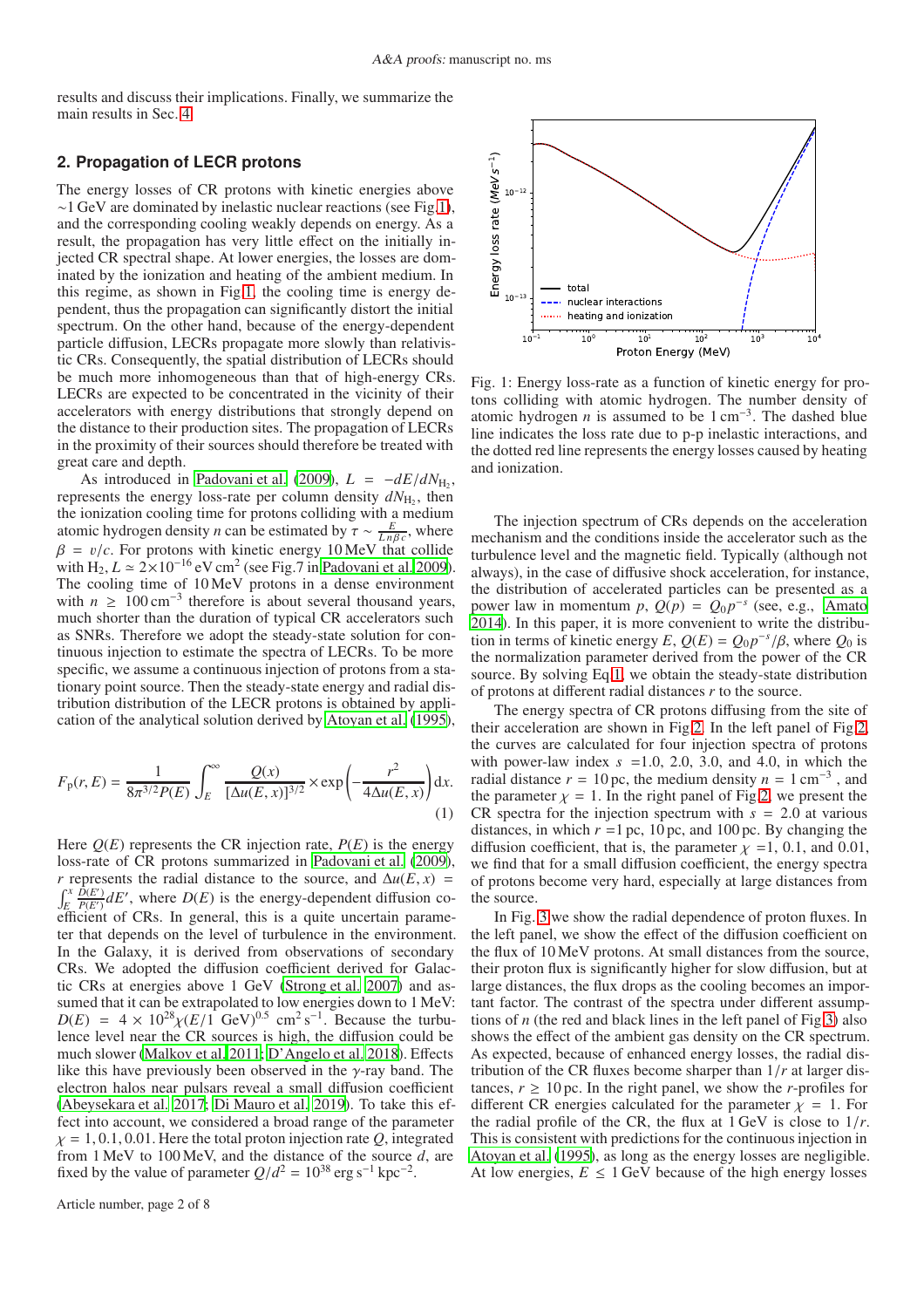and slow propagation, we see a stronger radial dependence of the CR flux. Namely, at small distances, the flux follows the 1/*r* profile, but at larger distances the cooling starts to play significant role and causes the radial distribution to become as steep as  $1/r^3$ . For 1 MeV protons, the transition between  $1/r$  and  $1/r^3$ takes place at just several pc. Last but not least, we note that the hardening of the spectrum of CR protons at low energies in the local interstellar medium, as shown by the gray line in Fig. [2,](#page-3-0) fitted by [Phan et al. \(2018\)](#page-7-11) using data from Voyager <sup>1</sup> and AMS-02 detectors), can be naturally explained by the propagation and energy losses.

In the derivation of Eq. $(1)$ , only the diffusion and energy loss of protons are taken into account. Meanwhile, the advection may also play a non-negligible role in the vicinity of CR sources. In this case, an advection term  $V \frac{\partial F_p(r,E)}{\partial r}$  $\frac{\partial (r, E)}{\partial r}$  should be added to the propagation equation, where *V* is the advection velocity. By dimensional analysis, the advection dominates diffusion in the region  $r > D/V \sim 30 \text{ pc} \frac{D}{10^{27} \text{ cm}^2 \text{s}^{-1}} / \frac{V}{100 \text{ km/s}}$ . The Alfv $\acute{e}$ nic velocity in the interstellar medium is estimated as several km/s assuming the density of  $\sim 1 \text{ cm}^{-3}$  and magnetic fields of about 3  $\mu$ G (see, e.g., [Han 2017\)](#page-6-17). In this case the advection can be neglected close to the source. However, for a strong outflow of gas or a stellar wind near the source, with a speed as as high as 1000 km/s (see, e.g., [Domingo-Santamaría & Torres 2006\)](#page-6-18), at distances  $r \geq 0.1$  pc, the advection can dominate the diffusion, resulting in the steadystate solution

<span id="page-2-2"></span>
$$
F_{\mathbf{p}}(r,E) = \frac{Q(E_0)}{4\pi r^2 \beta c},\tag{2}
$$

where  $E_0$  is obtained from the equation  $\frac{r}{V} = \int_E^{E_0}$  $\frac{dE'}{P(E')}$ . The corresponding CR fluxes are shown in Fig[.4.](#page-4-0) The fast advection results in the strong suppression of CR flux even compared with the fast diffusion case  $(y = 1)$  in the vicinity of the source.

Moreover, in the calculation above we assumed that the power-law diffusion coefficient extends to low energy. Recent analyses show indications of a low-energy break in the diffusion coefficient in the ISM [\(Vittino et al. 2019;](#page-7-12) [Weinrich et al. 2020\)](#page-7-13), which was also predicted in [Ptuskin](#page-7-14) [\(2006\)](#page-7-14) because the damping of CRs terminates the cascade of turbulence and induces faster diffusion for LECRs. However, it is not straightforward to adopt this scenario in the vicinity of the CR sources, where the external turbulence is also stronger by an order of magnitude. The detailed calculation requires a self-consistent treatment of the CR propagation and magnetic turbulence development and damping near the CR sources, which need further investigations.

# <span id="page-2-0"></span>**3. Rates and spectral features of the de-excitation** γ**-ray line emission**

## 3.1. Method for estimating the  $\gamma$ -ray line emission

The interactions of LECRs with the surrounding gas excite nuclei that belong to LECRs and to the ambient medium. The almost prompt de-excitation of these nuclei leads to the MeV γray line emission. The main production of γ-ray lines proceeds through (1) energetic protons and  $\alpha$ -particles as projectiles interacting with heavier elements of the ambient gas, that is, direct reactions, and (2) interactions of heavy nuclei of LECRs with the hydrogen and helium of the ambient gas, that is, inverse reactions. Both channels were taken into account in the calculations of the  $\gamma$ -ray emission. For simplicity, we only considered the most abundant stable isotope of elements, including C, N, O, Ne, Na, Mg, Al, Si, S, Ca, Ar, Fe, and Ni, and disregarded the

isotopes with lower abundance, such as  ${}^{3}$ He,  ${}^{13}$ C, and  ${}^{22}$ Ne. The abundance of these element species in the LECRs were extracted from Table 3 of [Cummings et al. \(2016](#page-6-5)). For the composition of the ambient medium, we used the recommended present-day solar abundances of [Lodders \(2010](#page-7-15)). These data are compiled in Tab[.1.](#page-6-19) Moreover, we assumed that the injected energy spectra of energetic  $\alpha$  and other species have the same shape as that of CR protons,  $F_i(r, E) \propto F_p(r, E)$ , where *E* is expressed as kinetic energy per nucleon, and we calculated their propagated spectra using the same method as described in Sec[.2.](#page-1-0) The energy lossrate of heavy nuclei can be significantly different from that of protons. To account for these differences, the energy loss-rate for each nucleus species including ionization and nuclear interaction were derived from formulae in [Mannheim & Schlickeiser](#page-7-16) [\(1994\)](#page-7-16) and cross sections in [Sihver et al. \(1993](#page-7-17)).

To calculate emissivities of the de-excitation  $\gamma$ -ray line lines, we used the code TALYS (version 1.95)  $<sup>6</sup>$  $<sup>6</sup>$  $<sup>6</sup>$ , which is a flexi-</sup> ble and user-friendly program aimed at a complete and accurate simulation of nuclear reactions [\(Koning et al. 2008](#page-7-7)). The newly updated version of TALYS provides adequate precision of cross sections at projectile energies <1 GeV [\(Koning et al.](#page-7-18) [2014\)](#page-7-18). For a better match with the experiment data, we modified the deformation files of  $^{14}$ N,  $^{20}$ Ne, and  $^{28}$ Si using the results of [Benhabiles-Mezhoud et al.](#page-6-20) [\(2011\)](#page-6-20). Then, following the approach of [Murphy et al. \(2009\)](#page-7-6), we divided the  $\gamma$ -ray emission into three categories: the explicit lines, the quasi-continuum consisting of discrete lines, and the continuum. All the discrete lines with the TALYS-calculated cross sections with >10 mbarn were selected as explicit lines. Those with smaller cross sections were treated as quasi-continuum. The continuum component produced by the so-called direct, pre-equilibrium, and compound reactions (see the TALYS user manual for a detailed description) was considered as well. Because in the updated version of TALYS the projectile energy relevant to reactions with involvement of  $\alpha$ -particles is limited to 250 MeV/nuc, we extrapolated these line production cross sections to 1 GeV/nuc and assumed that the continuum production cross section remains constant when the projectile energies exceed 250 MeV/nuc. The production cross sections of the specific lines listed in the compilation of [Murphy et al. \(2009\)](#page-7-6) were extracted from Table 3 therein. For each explicit line, we derived the line profile according to the method proposed in [Ramaty et al.](#page-7-5) [\(1979\)](#page-7-5).

#### <span id="page-2-3"></span>3.2. Results and discussion

For the given compositions of LECRs and the ambient gas, the detectability of the  $\gamma$ -ray lines, that is, their flux integrated over the entire region occupied by LECRs, depends on several parameters. First of all, the LECR injection rate of source *Q* versus its distance *d*, which could be represented by the parameter  $Q/d^2$ , the density of the ambient gas *n*, the speed of propagation of LECRs, and their original spectral shape. With the method described above, we first calculated the emissivity of the γ-ray line emission at different radial distances *r* to a hypothetical CR source that continuously injects CRs with a power-law index  $s = 2$  and  $Q/d^2 = 10^{38} \text{ erg s}^{-1} \text{ kpc}^{-2}$  into the surrounding medium of  $n = 100 \text{ cm}^{-3}$ . The results, as shown in Fig[.5,](#page-4-1) show a significant effect of the propagation process on the emissivities of the  $\gamma$ -ray line emission. We then integrated the intensity of several representative narrow lines along the line of sight at different angular distances  $\theta$ , assuming the distance of the source *d* is 1 kpc. As shown in Fig[.6,](#page-4-2) the fluxes drop sharply with  $\theta$ 

<span id="page-2-1"></span><sup>6</sup> [https://tendl.web.psi.ch/tendl\\_2019/talys.html](https://tendl.web.psi.ch/tendl_2019/talys.html)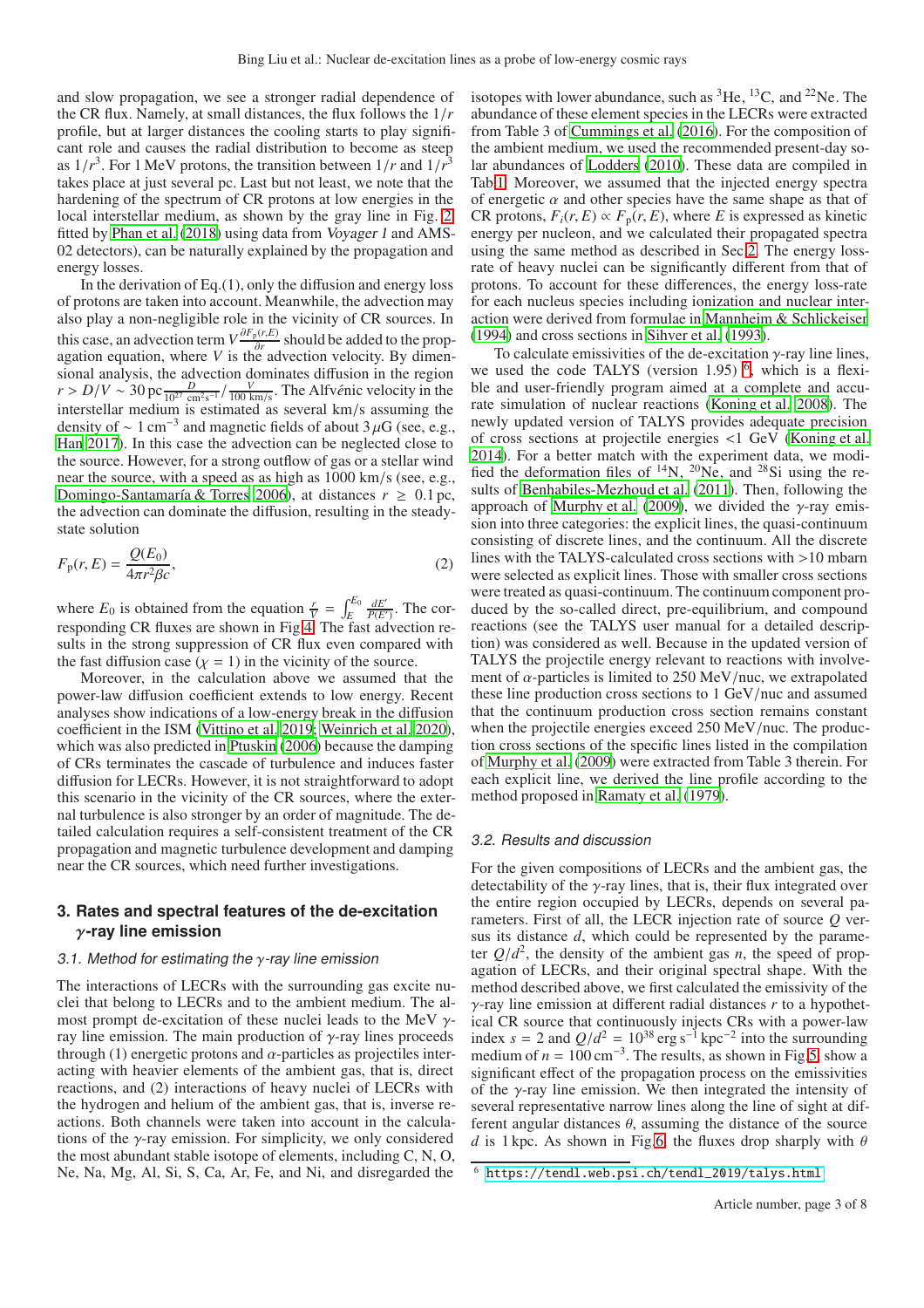<span id="page-3-0"></span>

Fig. 2: Calculated proton spectra under different assumptions. Left panel: Proton spectra at the radical distance  $r = 10$  pc from the hypothetical CR source with various injection spectral indices, in which *s* =1.0 (dashed line), 2.0 (solid line), 3.0 (dotted line), and 4.0 (dash-dotted line), assuming a diffusion coefficient parameter  $\chi$  = 1.0. Right panel: Proton spectra with injection spectral index  $s = 2.0$  under various assumptions of diffusion coefficients (solid lines for  $\chi = 1.0$ , dashed lines for  $\chi = 0.1$ , and dotted lines for  $\chi = 1.0$ 0.01) at different radial distances, where  $r = 1$  pc (red), 10 pc (black), or 100 pc (blue). In both panels,  $Q/d^2 = 1 \times 10^{38}$  erg s<sup>-1</sup> kpc<sup>-2</sup> and  $n = 1$  cm<sup>-3</sup> are assumed, and the gray lines represents the fit of the CR proton intensity from [Phan et al.](#page-7-11) [\(2018\)](#page-7-11) based on the measured fluxes of local CRs reported by Voyager <sup>1</sup> [\(Cummings et al. 2016\)](#page-6-5) and AMS-02 [\(Aguilar et al. 2015a\)](#page-6-2).

<span id="page-3-1"></span>

Fig. 3: Radial distribution of protons with certain kinetic energies. Left panel: Flux of 10 MeV protons as a function of radial distance *r* under different assumptions of medium density (black lines for  $n = 1$  cm<sup>-3</sup>, and red lines for  $n = 100$  cm<sup>-3</sup>) and diffusion coefficient (solid lines for  $\chi = 1.0$ , dashed lines for  $\chi = 0.1$ , dotted lines for  $\chi = 0.01$ ). Right panel: Flux of protons with different kinetic energies  $E_p$  as a function of radial distance *r*, assuming  $n = 1$  cm<sup>-3</sup>, and  $\chi = 1$ . For comparison, two radial profiles  $1/r$ (dashed gray line) and  $1/r^3$  (dotted gray line) are also shown. In both panels, we assume  $s = 2.0$  and  $Q/d^2 = 1 \times 10^{38}$  erg s<sup>-1</sup> kpc<sup>-2</sup>.

and become almost negligible at  $\theta \sim 1.5^{\circ}$ , which corresponds to a radial distance *r* ∼ 25 pc. Unfortunately, the angular resolution of MeV  $\gamma$ -ray detectors, including those planned for the foreseeable future, such as e-Astrogam [\(de Angelis et al. 2018\)](#page-6-21) and AMEGO [\(McEnery et al. 2019\)](#page-7-19), is quite limited, about  $1.5^{\circ}$ , thus the angular distribution of these lines can be detected only for very nearby objects,  $d \ll 1$  kpc. In the following discussion we therefore treat the  $\gamma$ -ray emission around the injection point as a point-like source, and calculate the differential flux of this  $\gamma$ -ray source by integrating the  $\gamma$ -ray emission within 25 pc from the injection site,

$$
F_{\gamma}(E_{\gamma}) = \frac{1}{4\pi d^2} \int_0^{r_{25}} 4\pi r^2 I(E_{\gamma}, r) dr,
$$
 (3)

where  $I(E_{\gamma}, r)$  is the  $\gamma$ -ray emissivity at the distance *r*. In the

Article number, page 4 of 8

left panel of Fig. [7,](#page-5-1) we show the differential fluxes of  $\gamma$ -rays calculated for  $s = 2.0$ ,  $Q/d^2 = 10^{38} \text{ erg s}^{-1} \text{ kpc}^{-2}$ ,  $n = 1 \text{ cm}^{-3}$ , and  $\chi = 1$ . The brightest lines are 0.847, 1.634, 4.44, and 6.13 MeV lines resulting from the de-excitation of  ${}^{56}Fe$ ,  ${}^{20}Ne$ ,  ${}^{12}C$ , and <sup>16</sup>O, respectively, from their first or second excited state to ground state. The direct (narrow) and inverse (broad) components linked to the nuclei of LECRS and the ambient gas both contribute substantially to the total flux. The direct processes contribute to the narrow line structures, while the inverse processes are responsible for the broad lines and thus contribute mostly to the continuum emissions. In the right panel of Fig. [7,](#page-5-1) we compare the fluxes of  $\gamma$ -ray emission integrated within 25 pc radial distance from the source for two different gas densities  $n = 1$  cm<sup>-3</sup> and  $n = 100$  cm<sup>-3</sup> and different diffusion coefficient parameters ( $\chi = 1$  and 0.01). A denser environment and lower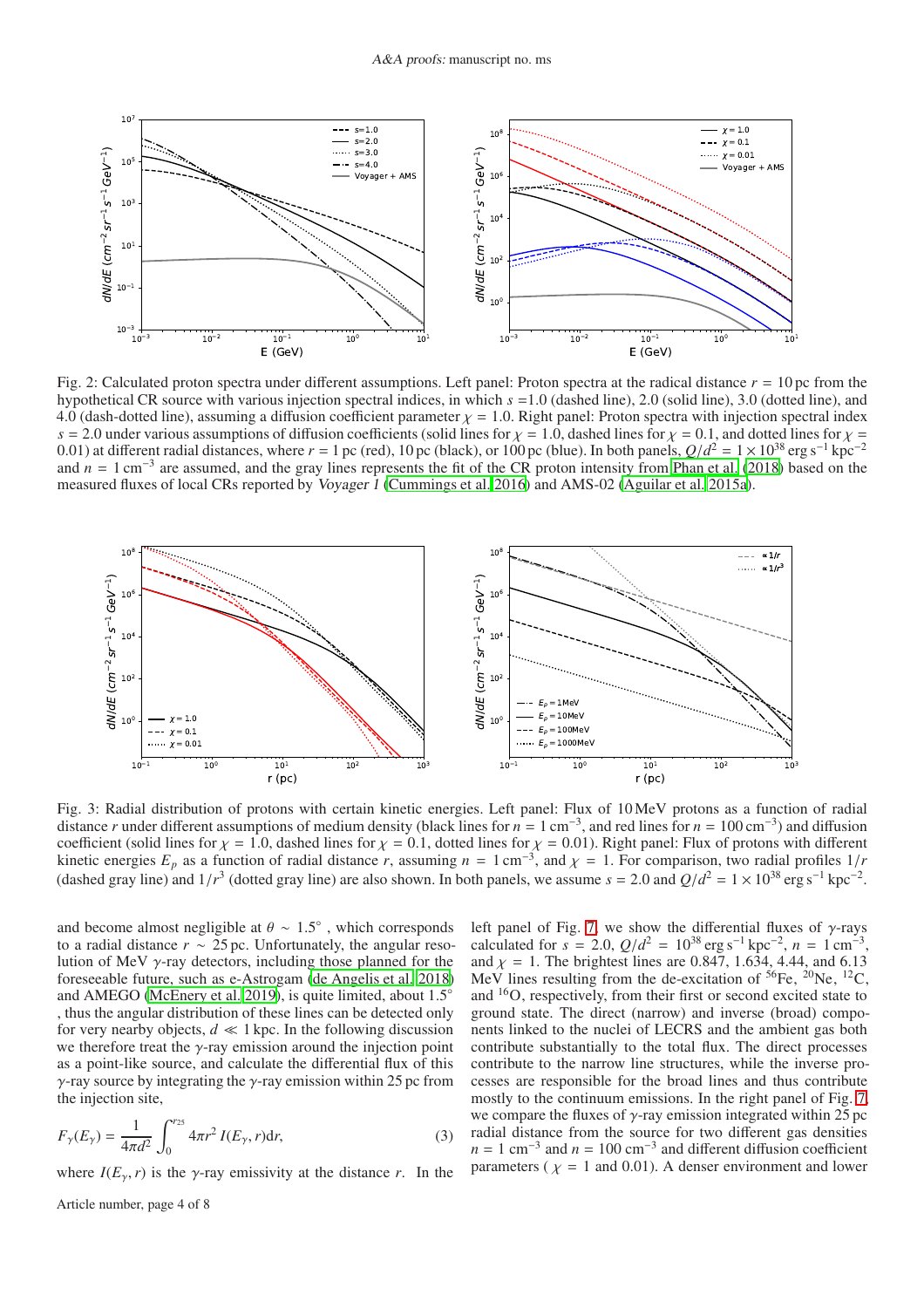<span id="page-4-0"></span>

 $V = 1000 \text{ km/s}.$  dash-dotted lines are calculated for advection using Eq.[\(2\)](#page-2-2) for Fig. 4: Proton spectra at different radial distances, in which  $r =$ 1 pc (red) or 10 pc (black). Assuming  $s = 2.0$ ,  $n = 1 \text{ cm}^{-3}$ , and  $Q/d^2 = 1 \times 10^{38}$  erg s<sup>-1</sup> kpc<sup>-2</sup>, the solid ( $\chi = 1.0$ ) and dotted lines  $(\chi = 0.01)$  are calculated for the diffusion using Eq.[\(1\)](#page-1-2), and the

<span id="page-4-1"></span>

Fig. 5: Calculated  $\gamma$ -ray emissivity at different radial distances from the hypothetical CR source, in which  $r = 1$  pc (solid line), 5 pc (dashed line), and 25 pc (dotted line), assuming  $Q/d^2 = 1 \times$  $10^{38}$  erg s<sup>-1</sup> kpc<sup>-2</sup>,  $d = 1$  kpc,  $s = 2.0$ , and  $n = 100$  cm<sup>-3</sup>.

diffusion coefficient can enhance the flux of  $\gamma$ -ray line emission. The integrated fluxes of the narrow 4.44 MeV line emission, calculated for different combinations of  $n$  and  $\chi$ , are presented in Table [2.](#page-6-22) The 4.44 MeV  $\gamma$ -ray line flux sensitivity of the proposed telescopes e-ASTROGAM [\(de Angelis et al. 2018\)](#page-6-21) and AMEGO [\(McEnery et al. 2019\)](#page-7-19) is  $\sim 10^{-7}$  ph cm<sup>-2</sup> s<sup>-1</sup> for the observation time  $T_{obs}$  =1 yr. The comparison with Table [2](#page-6-22) shows that in very dense environments with  $n \geq 100 \text{ cm}^{-3}$  and slow particle diffusion, the LECR sources can be revealed through  $\gamma$ ray lines provided that the parameter  $Q/d^2$  is not significantly smaller than  $10^{38}$  erg s<sup>-1</sup> kpc<sup>-2</sup>. In all figures above, the composition of the ambient medium is fixed to the solar abundance. However, in certain astronomical locations, the composition might be different, in particular, it might be enhanced by heavy elements in metal-rich environments, such as the Galactic center [\(Benhabiles-Mezhoud et al. 2013\)](#page-6-23), or in the young SNR Cas A [\(Summa et al. 2011\)](#page-7-20). The higher abundance can dramatically en-

<span id="page-4-2"></span>

Fig. 6: Integrated flux of strong narrow lines at 4.44 MeV (solid line), 6.13 MeV (dotted line), 1.63 MeV (dashed line), and 0.847 MeV (dash-dotted line), as a function of angular distance  $\theta$  (or radial distance *r*) from the hypothetical CR source.  $Q/d^2 = 1 \times$  $10^{38}$  erg s<sup>-1</sup> kpc<sup>-2</sup>,  $d = 1$  kpc,  $s = 2.0$ , and  $n = 100$  cm<sup>-3</sup> are assumed for the calculation.

hance the  $\gamma$ -ray line fluxes and makes these sources prime targets for observations with next-generation MeV  $\gamma$ -ray detectors.

So far, we did not include in calculations the  $\gamma$ -ray channel linked to  $pp$  interactions with the production and decay of  $\pi^0$ mesons. The relative contribution of this channel strongly depends on the proton spectrum, especially on the continuation of the proton spectrum beyond the kinematic threshold of  $\pi$ meson production. Setting  $Q/d^2 = 1 \times 10^{38}$  erg s<sup>-1</sup> kpc<sup>-2</sup> and  $n = 1 \text{ cm}^{-3}$ , in Fig[.8](#page-5-2) we show the differential spectra of  $\gamma$ radiation consisting of the nuclear de-excitation lines and the  $\pi^0$ decay  $\gamma$ -rays integrated within the region of radius 25 pc around the source, assuming that the initial proton spectrum has a simple power-law distribution with index *s* = 2 without cutoff (the left panel) or with an exponential cutoff at  $E_{\text{cut}} = 100 \text{ MeV}$ , 300 MeV, and 1 GeV (the right panel). The left panel of Fig[.8](#page-5-2) shows that  $\pi^0$ -decay  $\gamma$ -rays exceed the luminosity of nuclear lines. The reason is that the energy losses cause the spectrum of CRs below 100 MeV to become very hard, thus the production rate of nuclear lines is suppressed. On the other hand, the emissivity of  $\pi^0$ -decay  $\gamma$ -rays is dramatically suppressed when the cutoff in the spectrum of LECRs is close to the threshold of  $\pi^0$ -decay production around 280 MeV, as demonstrated in the right panel of Fig[.8.](#page-5-2)

It is also interesting to compare our results with those in [Benhabiles-Mezhoud et al. \(2013\)](#page-6-23), which were calculated for the inner Galaxy. The results in [Benhabiles-Mezhoud et al.](#page-6-23) [\(2013\)](#page-6-23) reveal a significantly sharper profile than our results. The differences come mainly from the twice solar abundance used in their calculation, and thus more contribution from the direct processes. [Benhabiles-Mezhoud et al.](#page-6-23) [\(2013\)](#page-6-23) moreover calculated a diffuse emission in a much larger region, in which the variation in the CR spectrum on a small scale may have only a minor effect on the final results. The limited angular resolution of the current and planned MeV instruments means that such diffuse emission may be a better target than point sources. On the other hand, our calculations treated the spectral and density variation of CRs carefully and were aimed at the nearby CR sources.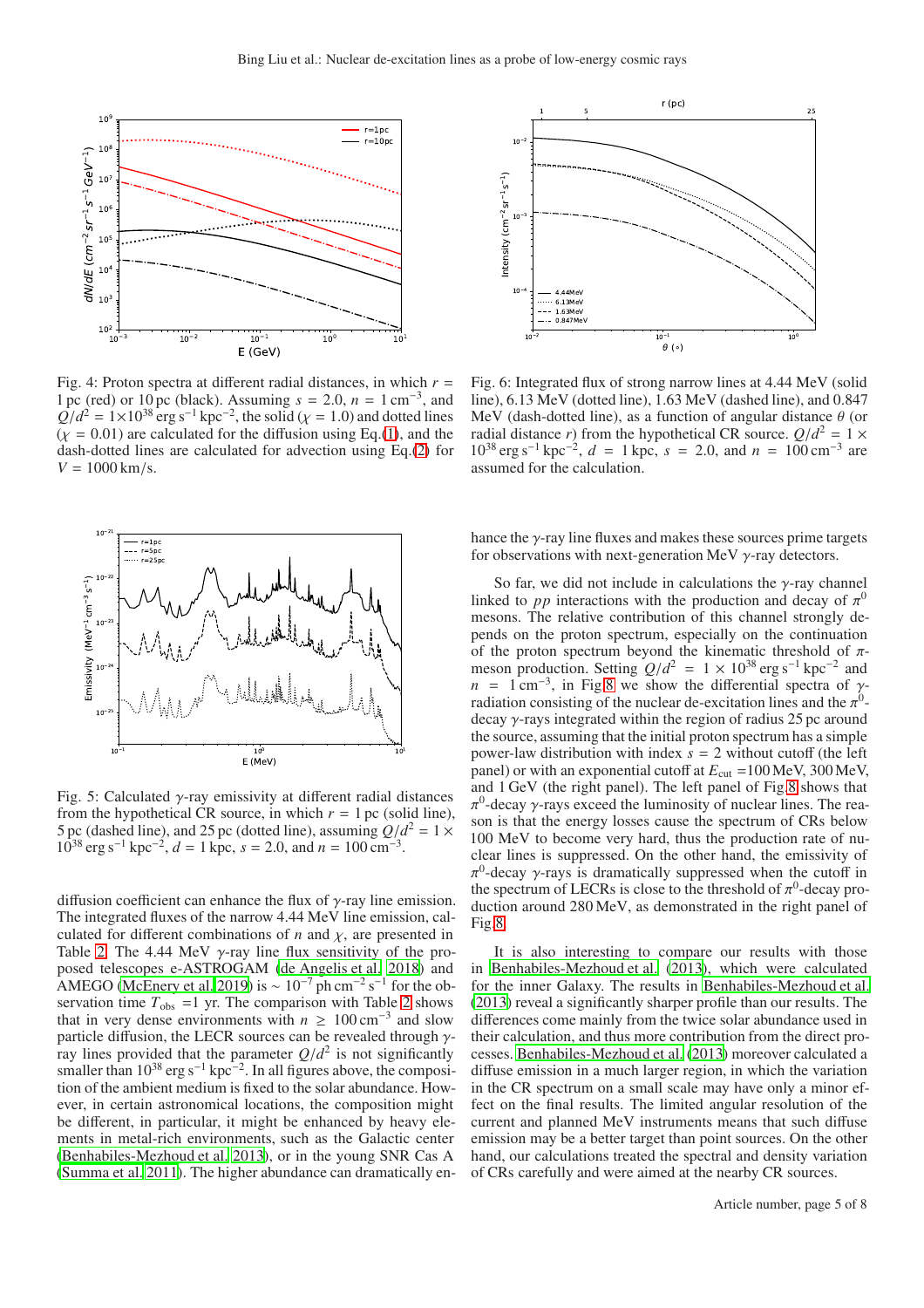<span id="page-5-1"></span>

Fig. 7: Comparison of the integrated  $\gamma$ -ray differential fluxes for different *n* (1 cm<sup>-3</sup> or 100 cm<sup>-3</sup>) and  $\chi$  (1.0 or 0.01). In the left panel, the solid line show the total  $\gamma$ -ray flux integrated within  $r = 25$  pc from the hypothetical CR source, assuming  $\gamma = 1.0$  and  $n = 1 \text{ cm}^{-3}$ , and the dashed and dotted lines correspond to the contributions from the direct and inverse processes, respectively. In the right panel, the lines represent the total integrated γ-ray line emission under different assumptions of *n* and χ. In both panels, we assume  $\frac{Q}{d^2} = 1 \times 10^{38} \text{ erg s}^{-1} \text{ kpc}^{-2}, s = 2.0.$ 

<span id="page-5-2"></span>

Fig. 8: Comparison of  $\gamma$ -ray fluxes resulting from de-excitation of nuclei (dotted lines) and  $\pi^0$ -decay process (dashed lines) integrated within 25 pc from the hypothetical CR source. In the left panel, we assume a proton spectrum  $F_p(E) \propto E^{-2}$  with various diffusion coefficient parameters, in which  $\chi = 1.0$  (black), 0.1 (blue), or 0.01 (red). In the right panel, we assume  $\chi = 1.0$  and proton spectra  $F_p(E) \propto E^{-2} exp(-E/E_{\text{cut}})$  with various cutoff energies, in which  $E_{\text{cut}} = 1 \text{ GeV}$  (black), 300 MeV (blue), or 100 MeV (red). Meanwhile,  $Q/d^2 = 10^{38} \text{erg s}^{-1} \text{ kpc}^{-2}$  and  $n = 1 \text{ cm}^{-3}$  are assumed in both panels.

## <span id="page-5-0"></span>**4. Summary**

Together with magnetic fields and turbulent gas motions, Galactic CRs play a dominant role in the energy balance of the interstellar medium. Although subrelativistic (suprathermal) particles supply a substantial fraction of the CR pressure, the real contribution of LECRs remains uncertain. Because of the slow propagation and severe energy losses, the local LECRs make negligible contributions to the fluxes beyond 100 pc. For the same reason, LECRs are expected to be inhomogeneously distributed in the Galactic disk; subrelativistic protons and nuclei are expected to be concentrated around their acceleration sites. Because all potential CR source populations (SNRs, stellar clusters, individual stars, etc.) are linked in one way or another to the star-forming region, the effective confinement of LECRs in these regions is expected to produce feedback that stimulates the star formation through the ionization of the nearby molecular clouds. LECRs play a significant role also in the chemistry of the interstellar medium. Thus an unbiased, observation based information about LECRs at the sites of their concentrations in the Milky Way is crucial for understanding the fundamental processes linked to the dynamics and chemistry of the interstellar medium, star formation, etc. The most direct channel of information is provided by nuclear de-excitation  $\gamma$ -ray lines resulting from the interactions of protons and nuclei of LECRs with the ambient gas.

We explored the effect of the initial spectra shape, energy loss, and diffusion coefficient on the spatial and energy distributions of LECRs around the source that continuously injects accelerated protons and nuclei into the surrounding medium. LECRs, lose much energy during propagation, especially at energies below 100 MeV/nuc. At large distances, depending on the diffusion coefficient, their radial profiles become steeper than 1/*r* (see Fig[.3\)](#page-3-1), which is the typical radial distribution of particles at higher energies at which the energy losses can be neglected. We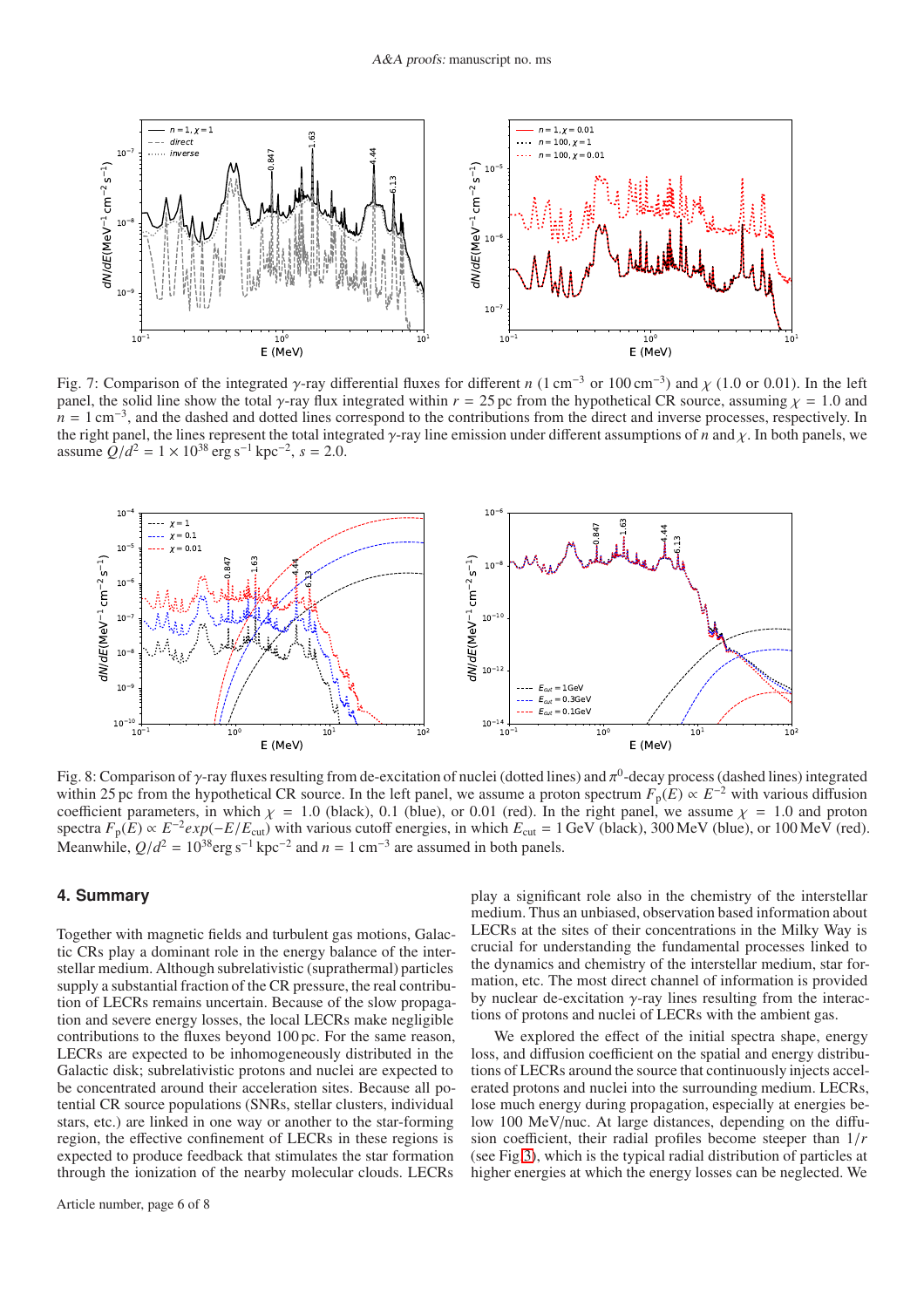<span id="page-6-19"></span>Bing Liu et al.: Nuclear de-excitation lines as a probe of low-energy cosmic rays

| Z              | Element        | Local $CR^a$           | $Solar^b$              |
|----------------|----------------|------------------------|------------------------|
| $\mathbf{1}$   | H              |                        |                        |
| $\overline{c}$ | He             | $8.140 \times 10^{-2}$ | $8.414 \times 10^{-2}$ |
| 6              | C              | $1.671 \times 10^{-3}$ | $2.455 \times 10^{-4}$ |
| 7              | N              | $2.444 \times 10^{-4}$ | $7.244 \times 10^{-5}$ |
| 8              | $\Omega$       | $1.570 \times 10^{-3}$ | $5.370 \times 10^{-4}$ |
| 10             | Ne             | $1.507 \times 10^{-4}$ | $1.122 \times 10^{-4}$ |
| 11             | N <sub>a</sub> | $1.784 \times 10^{-5}$ | $1.950 \times 10^{-6}$ |
| 12             | Mg             | $2.264 \times 10^{-4}$ | $3.467 \times 10^{-5}$ |
| 13             | A1             | $3.302 \times 10^{-5}$ | $2.884 \times 10^{-6}$ |
| 14             | Si             | $1.898 \times 10^{-4}$ | $3.388 \times 10^{-5}$ |
| 16             | S              | $2.087 \times 10^{-5}$ | $1.445 \times 10^{-5}$ |
| 18             | Ar             | $4.554 \times 10^{-6}$ | $3.162 \times 10^{-6}$ |
| 20             | Cа             | $1.195 \times 10^{-5}$ | $2.042 \times 10^{-6}$ |
| 26             | Fe             | $1.152 \times 10^{-4}$ | $2.884 \times 10^{-5}$ |
| 28             | Ni             | $6.452 \times 10^{-6}$ | $1.660 \times 10^{-6}$ |

Table 1: Elemental composition

<span id="page-6-22"></span>Notes. <sup>(a)</sup> The LECR abundance according to the Voyager 1 measurement (see [Cummings et al. 2016](#page-6-5), Table 3). <sup>(b)</sup> The recommended present-day solar abundances extracted from the Table 6 of [Lodders \(2010](#page-7-15))

Table 2: Integrated 4.44 MeV line flux under different assumptions of *n* and χ

| $\boldsymbol{n}$             | X    | Flux                                     |
|------------------------------|------|------------------------------------------|
| $\rm \left( cm^{-3} \right)$ |      | (photon $\text{cm}^{-2}\text{ s}^{-1}$ ) |
|                              | 1.0  | $5.49 \times 10^{-9}$                    |
|                              | 0.1  | $3.25 \times 10^{-8}$                    |
|                              | 0.01 | $1.25 \times 10^{-7}$                    |
| 100                          | 1.0  | $1.25 \times 10^{-7}$                    |
| 100                          | 0.1  | $3.16 \times 10^{-7}$                    |
| 100                          | 0.01 | $5.96 \times 10^{-7}$                    |

Notes. The injection rate of protons  $Q/d^2 = 10^{38} \text{erg s}^{-1} \text{ kpc}^{-2}$  and spectral index  $s = 2.0$  are assumed. The FWHM width of 4.44 MeV narrow line ∆*E* is ∼ 100 keV. Details is described in Sec[.3.2.](#page-2-3)

calculated that characteristics of the nuclear  $\gamma$ -ray line emission initiated by interactions of LECRs with the ambient gas using the cross sections gathered from experimental data and theoretical modeling with the code TALYS-1.95. We found that for the standard diffusion coefficient characterizing the propagation of CRs in the interstellar medium, the  $\nu$ -ray emission is mainly produced in regions around the source within ∼ 25 pc. The slower diffusion with the parameter  $\chi$  < 1 makes the  $\gamma$ -ray source more compact and brighter. The expected  $\gamma$ -ray fluxes are unfortunately well below the sensitivity of current  $\gamma$ -ray detectors, however. With the arrival of the proposed  $\gamma$ -ray detectors that are dedicated to low energies, such as e-ASTROGAM [\(de Angelis et al. 2018\)](#page-6-21) and AEMGO [\(McEnery et al. 2019\)](#page-7-19), the detection of nuclear  $\gamma$ rays, in particular, the lines at 0.847, 1.63, 4.44, and 6.13 MeV of nearby (within a few kpc) accelerators of LECRs would become feasible provided that the LECR accelerators are surrounded by dense (≥ 100 cm−<sup>3</sup> ) gaseous regions in which LECRs propagate significantly more slowly than in the interstellar medium,  $\chi \ll 1$ .

#### **References**

<span id="page-6-14"></span>Abeysekara, A. U., Albert, A., Alfaro, R., et al. 2017, Science, 358, 911

- <span id="page-6-1"></span>Adriani, O., Barbarino, G. C., Bazilevskaya, G. A., et al. 2014, ApJ, 791, 93
- <span id="page-6-0"></span>Adriani, O., Barbarino, G. C., Bazilevskaya, G. A., et al. 2013, Advances in Space Research, 51, 219
- <span id="page-6-2"></span>Aguilar, M., Aisa, D., Alpat, B., et al. 2015a, Phys. Rev. Lett., 114, 171103
- <span id="page-6-3"></span>Aguilar, M., Aisa, D., Alpat, B., et al. 2015b, Phys. Rev. Lett., 115, 211101
- <span id="page-6-6"></span>Aharonian, F., Peron, G., Yang, R., Casanova, S., & Zanin, R. 2018, arXiv eprints, [arXiv:1811.12118](http://arxiv.org/abs/1811.12118)
- <span id="page-6-16"></span>Amato, E. 2014, Internat. Jour. Mod. Phys. D, 23, 1430013
- <span id="page-6-4"></span>An, Q., Asfandiyarov, R., Azzarello, P., et al. 2019, Science Advances, 5, eaax3793
- <span id="page-6-12"></span>Atoyan, A. M., Aharonian, F. A., & Völk, H. J. 1995, Phys. Rev. D, 52, 3265
- <span id="page-6-11"></span>Atwood, W. B., Abdo, A. A., Ackermann, M., et al. 2009, ApJ, 697, 1071
- <span id="page-6-7"></span>Baghmanyan, V., Peron, G., Casanova, S., Aharonian, F., & Zanin, R. 2020, ApJ, 901, L4
- <span id="page-6-23"></span>Benhabiles-Mezhoud, H., Kiener, J., Tatischeff, V., & Strong, A. W. 2013, ApJ, 763, 98
- <span id="page-6-20"></span>Benhabiles-Mezhoud, H., Kiener, J., Thibaud, J. P., et al. 2011, Phys. Rev. C, 83, 024603
- <span id="page-6-5"></span>Cummings, A. C., Stone, E. C., Heikkila, B. C., et al. 2016, The Astrophysical Journal, 831, 18
- <span id="page-6-13"></span>D'Angelo, M., Morlino, G., Amato, E., & Blasi, P. 2018, MNRAS, 474, 1944
- <span id="page-6-21"></span>de Angelis, A., Tatischeff, V., Grenier, I. A., et al. 2018, Journal of High Energy Astrophysics, 19, 1
- <span id="page-6-15"></span>Di Mauro, M., Manconi, S., & Donato, F. 2019, Phys. Rev. D, 100, 123015
- <span id="page-6-18"></span>Domingo-Santamaría, E. & Torres, D. F. 2006, A&A, 448, 613
- <span id="page-6-17"></span>Han, J. L. 2017, ARA&A, 55, 111
- <span id="page-6-8"></span>Indriolo, N., Fields, B. D., & McCall, B. J. 2009, ApJ, 694, 257
- <span id="page-6-9"></span>Indriolo, N. & McCall, B. J. 2012, ApJ, 745, 91
- <span id="page-6-10"></span>Indriolo, N., Neufeld, D. A., Gerin, M., et al. 2015, ApJ, 800, 40

Article number, page 7 of 8

*Acknowledgements.* Bing Liu thanks Jurgen Kiener for providing very helpful information on the modification of TALYS structure files, and is supported by the Fundamental Research Funds for the Central Universities. Ruizhi Yang is supported by the NSFC under grants 11421303 and the national youth thousand talents program in China.